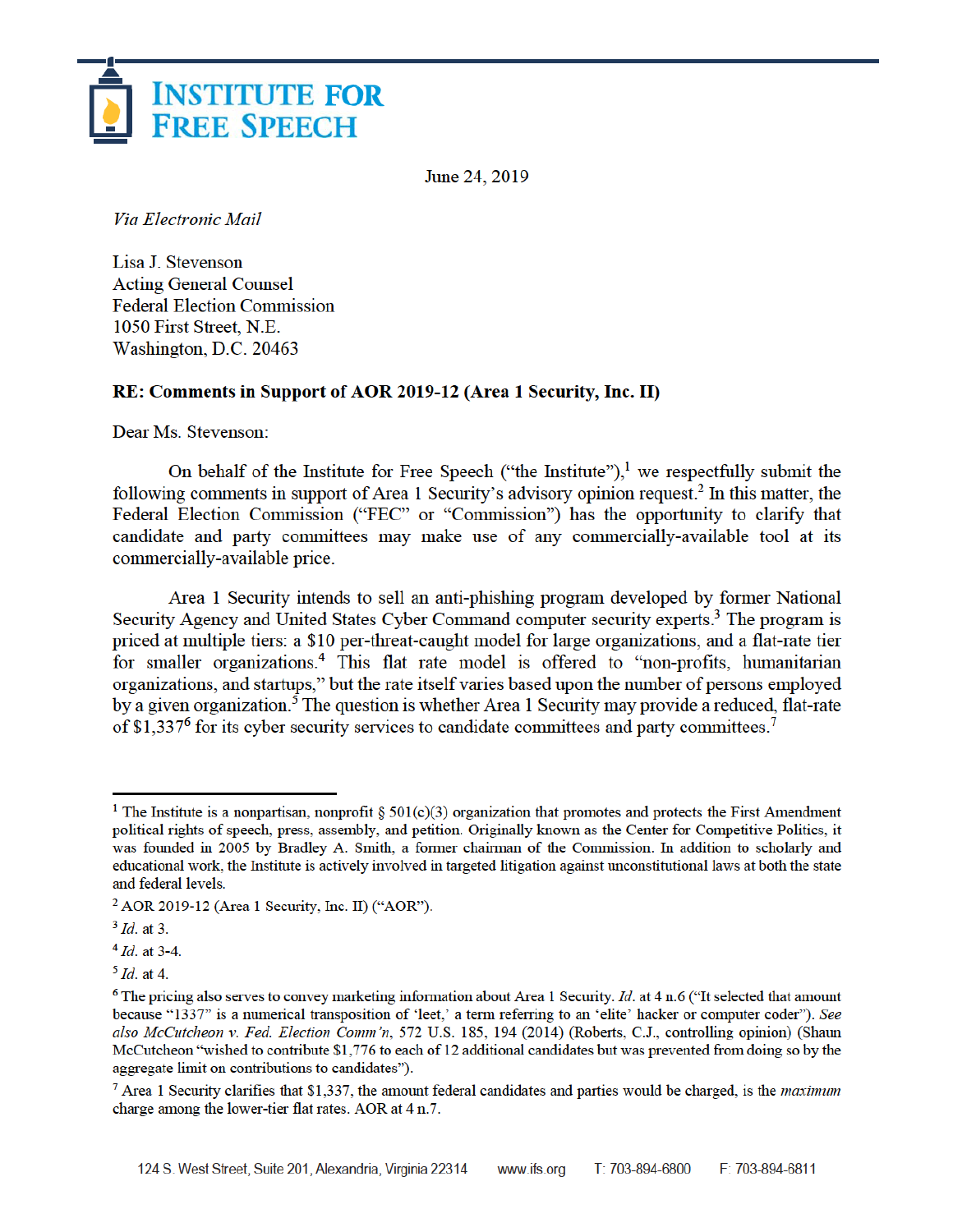The Act and regulations prohibit corporations from making contributions to federal candidates and political party committees.<sup>8</sup> And a contribution is "any gift, subscription, loan, advance, or deposit of money or anything of value made by any person."<sup>9</sup> The Commission interprets the scope of "contribution" to include "the provision of any goods or services without charge or at a charge that is less than the usual and normal charge for such goods or services."<sup>10</sup> Any difference "between the usual and normal charge for the goods or services at the time of the contribution and the amount charged the political committee" is treated as an in-kind contribution. $11$ 

In essence, candidate and party committees may not be given special, one-off deals, for fear of *quid pro quo* corruption.<sup>12</sup> But, by definition, this is not the case when a committee is charged reasonable market rates—that is, a price actually existing in the market, and not the absolute highest price possible. The Commission's regulations recognize as much:

[the] usual and normal charge for goods means *the price of those goods in the market* from which they ordinarily would have been purchased . . . and usual and normal charge for any services . . . means the hourly or piecework charge for the services at a *commercially reasonable rate* prevailing at the time the services were rendered.13

Just last year the Commission allowed Microsoft to provide its "AccountGuard" program, at no additional charge, to committees that already use Office 365 or are enrolled in other Microsoft products.14 The Commission reasoned that "so long as" a company offers goods and services to political committees "'on the same terms and conditions available to all similarly situated persons in the general public,'" then a reduced cost, or even cost-free, service is not a prohibited in-kind contribution.15

Area 1 Security's request is a logical and reasonable extension of the Microsoft AO. Area 1 merely seeks to sell security software to political committees at a rate already available to other,

<sup>8</sup> 52 U.S.C. § 30118(a); 11 C.F.R. §114.2(b).

<sup>9</sup> 52 U.S.C. § 30101(8)(A)(i); *cf.* 52 U.S.C. §§ 30118(b)(2).

 $10$  11 C.F.R. § 100.52(d)(1).

 $11$  *Id.* 

<sup>&</sup>lt;sup>12</sup> *McCutcheon*, 572 U.S. at 206-07 (Roberts, C.J., controlling opinion) ("This Court has identified only one legitimate governmental interest for restricting campaign finances: preventing corruption or the appearance of corruption. . . . Moreover, while preventing corruption or its appearance is a legitimate objective, Congress may target only a specific type of corruption—'*quid pro quo'* corruption").

<sup>&</sup>lt;sup>13</sup> 11 C.F.R. § 100.52(d)(2) (emphasis added). For similar reasons, the Institute has previously cautioned the Commission against adopting a new and unnecessarily burdensome regulatory framework for Internet disclaimers that mandated particular technology or restricted political speakers from certain mediums. *See*, *e.g.*, Allen Dickerson and Tyler Martinez, Comments to FEC on Notice 2018-06 (Proposed Rulemaking on Internet Communication Disclaimers and the Definition of "Public Communication"), Institute for Free Speech at 14 (May 25, 2018) *available at* https://www.ifs.org/wp-content/uploads/2018/05/2018-05-25\_IFS-Comments\_FEC\_Internet-Communication-

Disclaimers-NPRM.pdf ("Speakers should be able to use any commercially-available tool to engage the electorate."). <sup>14</sup> AO 2018-11 (Microsoft).

<sup>15</sup> *Id*. at 3-4 (quoting AO 2004-06 (Meetup) at 1).